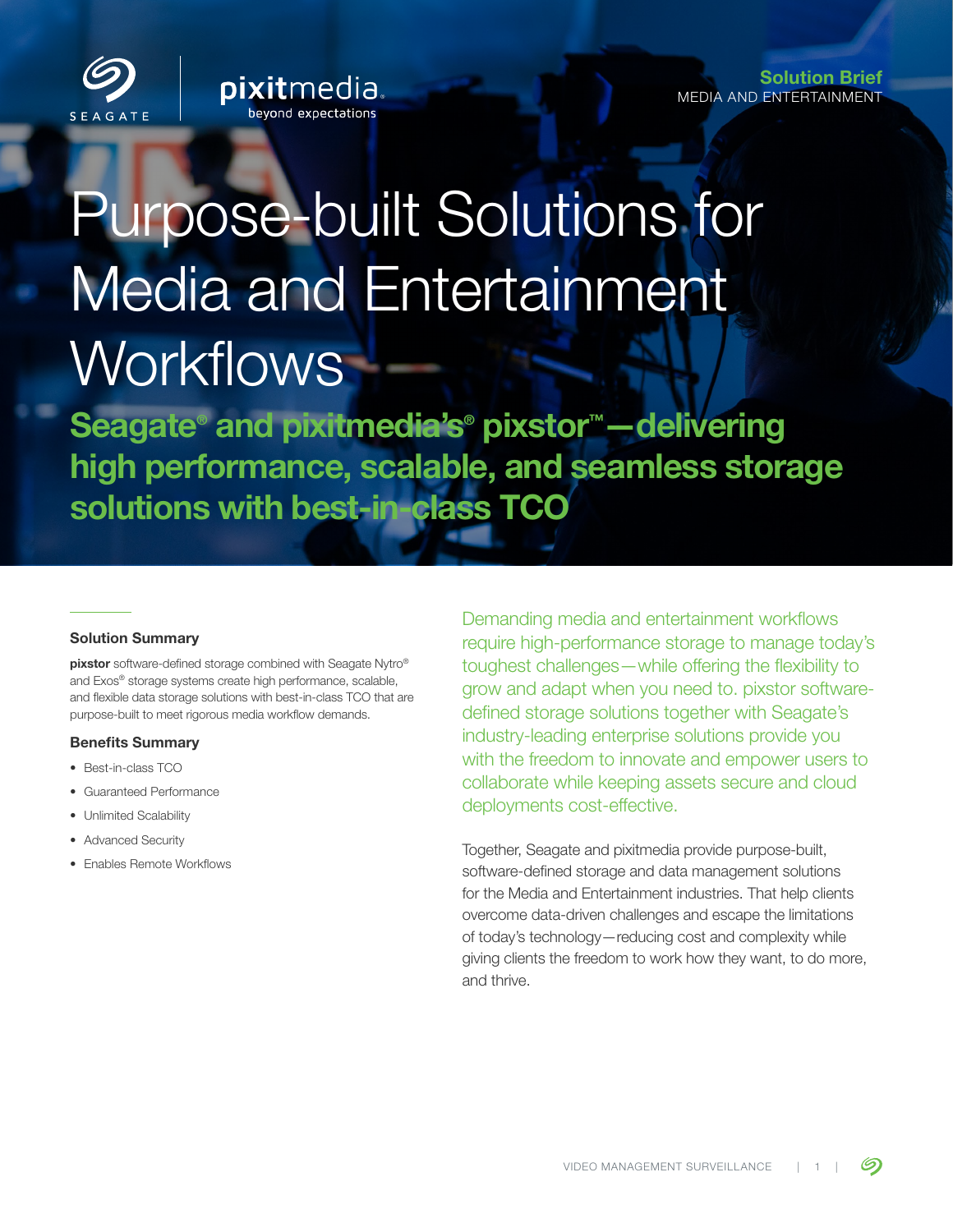# **The Challenge**

Creating blockbuster films, sports coverage, and award-winning TV and video content involves managing, sharing, and protecting massive volumes of data—moving it efficiently from one system to another, between artists, teams, and locations—quickly, securely, and cost-effectively.

This demanding workflow requires a high-performance, high-capacity, secure storage solution that can empower users to collaborate, simplify infrastructure, and offer a range of reliable products with proven design.

# **The Solution**

pixitmedia's pixstor software is a complete software-defined shared storage solution that is purposebuilt for media and entertainment workflows including animation and

special effects, broadcast television, studio production, and postproduction—serious demands that require a streamlined data storage solution approach.

When combined with Seagate's Nytro X 2U24 all-flash array for primary storage and Exos X 2U12 and Exos X 5U84 disk storage arrays for secondary storage—each with ADAPT data protection—you get a high performance, scalable, and flexible storage solution with best-in-class TCO.

Seagate Nytro and Exos storage systems provide an excellent combination of performance, capacity, modular configuration, and expandability making them the perfect storage solution for pixstor installations.

Nytro all-flash arrays deliver uncompromising performance at industry-leading price points, the perfect Tier 1 storage for demanding workflows—like color grading and VFX. Exos high-density disk arrays deliver up to 1.5PB of raw disk space in just five rack units, ideal for Tier 2 storage for production footage, graphics, audio, and other assets.

pixstor is a complete software-defined shared storage solution that is purpose-built for demanding media requirements. Its unique scatter algorithms for file placement deliver guaranteed performance from disk to desktop regardless of the percentage of file system used. pixitmedia's data-aware scale-out NAS platform ensures your data is always available, precisely when and where you need it—without compromise.

Powered by a proven high-performance parallel file system and trusted by thousands of businesses globally, pixstor can easily manage petabytes of data and billions of files, all in a single global namespace while providing a seamless user experience. It empowers media organizations to collaborate globally and to search, manage, and protect their data on-prem or in the cloud.

Combined with pixstor, Seagate systems create a flexible, high-performance platform for media creation and postproduction workflows to support diverse performance and capacity needs.

Since pixstor is a software-defined architecture with a multi-tiered single namespace, Seagate high density, high performance storage platforms—including the Nytro and Exos systems—are the perfect complement for creating a single file system with Tier 1 and Tier 2 performance.

In addition to the core file system performance, pixstor also brings a powerful search interface, audit-compliant security, and data analytics. Add in the ngenea® data management layer to manage, migrate, and replicate data through multiple tiers of on-prem object storage and off-prem cloud or remote site storage—all in a single namespace integrated with pixstor Search—to find and recall assets seamlessly across all storage tiers.

÷.

 $\sim$   $\sim$   $\sim$